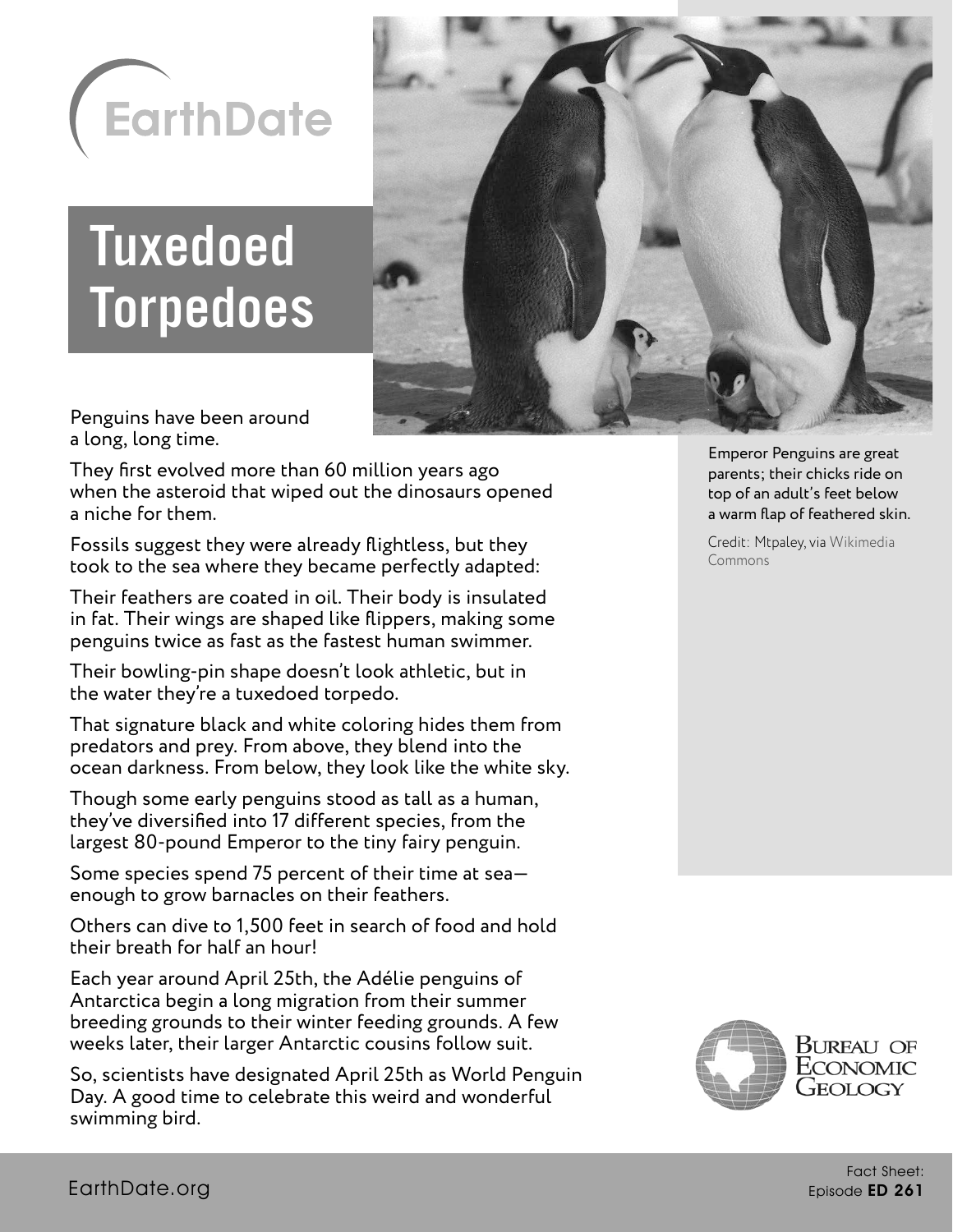## Background: Tuxedoed Torpedoes

**Synopsis:** April 25th is World Penguin Day! These well-loved tuxedoed birds have been around for at least 60 million years and may have benefitted from the impactful demise of the non-avian dinosaurs. While comical to watch on land, they are powerful swimmers with surprising grace and ability in the oceans of the Southern Hemisphere.

- There are about 17 species of penguins that live in the Southern Hemisphere, all the way from the equator to Antarctica.
	- One species lives just north of the equator. The Galapagos penguins are the northernmost species, living in the Galapagos Islands.
	- The largest species, Emperor penguins, can be found in Antarctica along with its smaller cousin the Adélie penguin. These are the only two species living exclusively in Antarctica. Three additional species visit the continent annually.
	- Most penguins live in the temperate zone, especially smaller species.
- There are six different types of penguins, all of which wear variations of tuxedo coloring.
	- Their tuxedo coloring protects them from predators as they swim in the ocean. From below, their white bellies make them hard to see against the sky, and, from above, their black backs make them hard to see against the ocean depths.
- **Penguins range in size from the fairy penguin** at just over 1 ft (33 cm) tall to the emperor penguin at about 3 ft 7 in (1.1 m) tall.
	- Emperor Penguins weigh in at about 77 lbs (35 kg) and live exclusively in Antarctica. Larger penguins tend to live in colder climates today.
	- The little blue penguin is the smallest species, weighing only 2.2 lbs (1 kg). It lives in New Zealand and along the coast of Southern Australia where they are known as fairy penguins. Their Māori name is kororā.
- Penguins are ocean-going birds. They can't fly, but they sure can swim!
- Penguins waddle comically on land because they are built for the sea. Even on the surface of the sea they paddle around like clumsy ducks.
- Their wings have developed into powerful flippers, their streamlined bodies are torpedo shaped, and their legs and feet act as rudders.
- They spend about up to 75% of their lives in the sea—so much that some species are known to grow barnacles on their feathers.
- Most humans swim about 3 mph (4.8 km/h), with our fastest Olympic times for the short burst of a 50 m freestyle at just 5.16 mph (8.3 km/h).
	- The fastest penguins are large emperor penguins that regularly cruise at 7 mph (11 km/h) but can swim in fast bursts (like a 50 m freestyle) at 9 mph (14 km/h), nearly twice as fast as the fastest humans.
	- Most penguins swim at around 5 mph (8 km/h) for long distances.
	- $\circ$  Tiny fairy penguins swim at around 1 mph (1.5 km/h) when cruising.



#### Map showing the range of the penguin.

Credit: Phoenix B 1of3 at English Wikipedia, public domain, via [Wikimedia Commons](https://creativecommons.org/licenses/by-sa/3.0/)



### **References: Tuxedoed Torpedoes**

[Penguin | Wikipedia](https://en.wikipedia.org/wiki/Penguin) [Penguins | Smithsonian Ocean](https://ocean.si.edu/ocean-life/seabirds/penguins) [Penguin Health Equals Ocean Health | Smithsonian](https://ocean.si.edu/ocean-life/seabirds/penguin-health-equals-ocean-health) [5 Fun Facts About Penguins | CBC](https://www.cbc.ca/kidscbc2/the-feed/5-fun-facts-about-penguins) [Scientists Say Monster Penguin Once Swam New Zealand Oceans | Phys.org](https://phys.org/news/2019-08-giant-penguin-fossil-zealand.html)



Bureau of ECONOMIC Geology

[EarthDate.org](http://www.earthdate.org) Fact Sheet: Episode ED 261

Contributors: Juli Hennings, Harry Lynch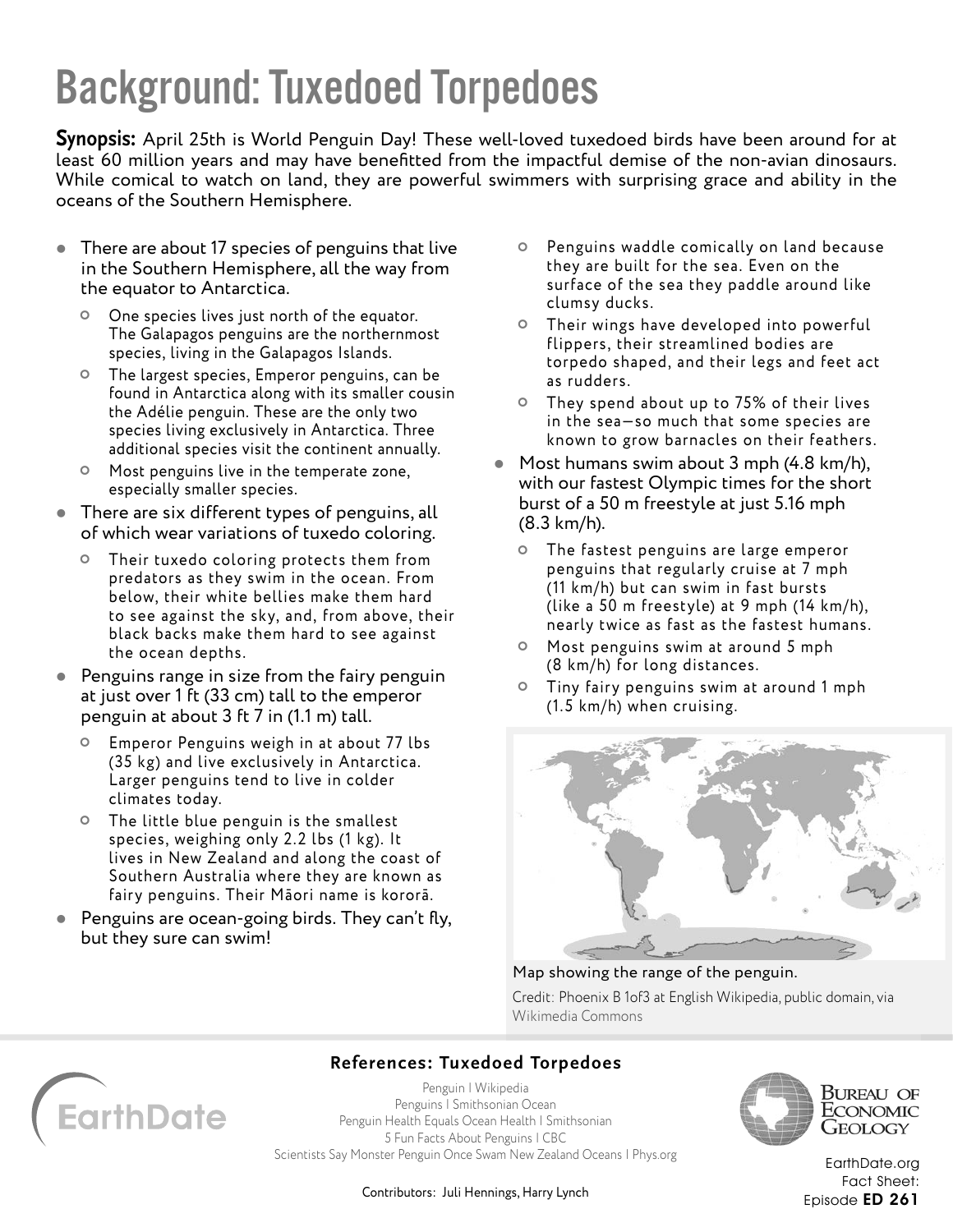# Background: Tuxedoed Torpedoes

 Humans can generally hold their breath for 30–90 seconds, but most penguins can hold their breath for twice that as they porpoise along 3–6 ft (1–2 m) below the surface.



Penguins can be grouped into six different types: crested, banded, large, brush-tailed, yellow-eyed and little.

Credit: Smithsonian Institution

The smallest penguin species is the little blue penguin (*Eudyptula minor*) with its beautiful slate blue plumage.

Credit: JJ Harrison, via [Wikimedia](https://creativecommons.org/licenses/by-sa/3.0/)  [Commons](https://creativecommons.org/licenses/by-sa/3.0/)



- Most penguins dive to depths of 30–60 ft (9–18 m) to find krill, shrimp and squid for food.
- $\circ$  But larger penguins like the king penguin can dive to 300 ft (91 m).
- Emperor penguins have been tracked to 1,700 ft (520 m) below the surface, and one bird held its breath for more than 32 minutes. That's an amazing recordsetting avian dive!
- $\circ$  It is hard to track them once they are in the ocean, but some penguins have traveled 1, 200–4,000 mi (1,800–6,500 km) from breeding sites during annual migration.
- As penguin ancestors developed the ability to swim, they lost the ability to fly.
	- The earliest known penguin fossils were found in New Zealand and are about 60 million years old. These Paleocene birds were already adapted to the oceans.
	- Their short wingspans of fused and flattened bones suggest they were probably already flightless.
	- Researchers speculate they may have adapted to fill an aquatic niche that opened after the demise of the dinosaurs 66 million years ago ([ED-096](https://www.earthdate.org/node/103)).
	- No earlier transitional fossils with the ability to both fly and swim have been found. The closest relatives of the penguin are the petrel and the albatross.
	- Some prehistoric penguins from the late Eocene Epoch 37 million years ago stood as tall and weighed as much as a modern human.

#### Happy World Penguin Day!

Every year on around April 25th, the Adélie penguins of Antarctica begin their northern migration from their breeding grounds to follow the sun to their winter foraging grounds. Soon after ward, the larger penguins that breed in Antarctica follow their smaller cousins northward.



### **References: Tuxedoed Torpedoes**

[Penguin | Wikipedia](https://en.wikipedia.org/wiki/Penguin) [Penguins | Smithsonian Ocean](https://ocean.si.edu/ocean-life/seabirds/penguins) [Penguin Health Equals Ocean Health | Smithsonian](https://ocean.si.edu/ocean-life/seabirds/penguin-health-equals-ocean-health) [5 Fun Facts About Penguins | CBC](https://www.cbc.ca/kidscbc2/the-feed/5-fun-facts-about-penguins) [Scientists Say Monster Penguin Once Swam New Zealand Oceans | Phys.org](https://phys.org/news/2019-08-giant-penguin-fossil-zealand.html)



Bureau of ECONOMIC Geology

[EarthDate.org](http://www.earthdate.org) Fact Sheet: Episode ED 261

Contributors: Juli Hennings, Harry Lynch